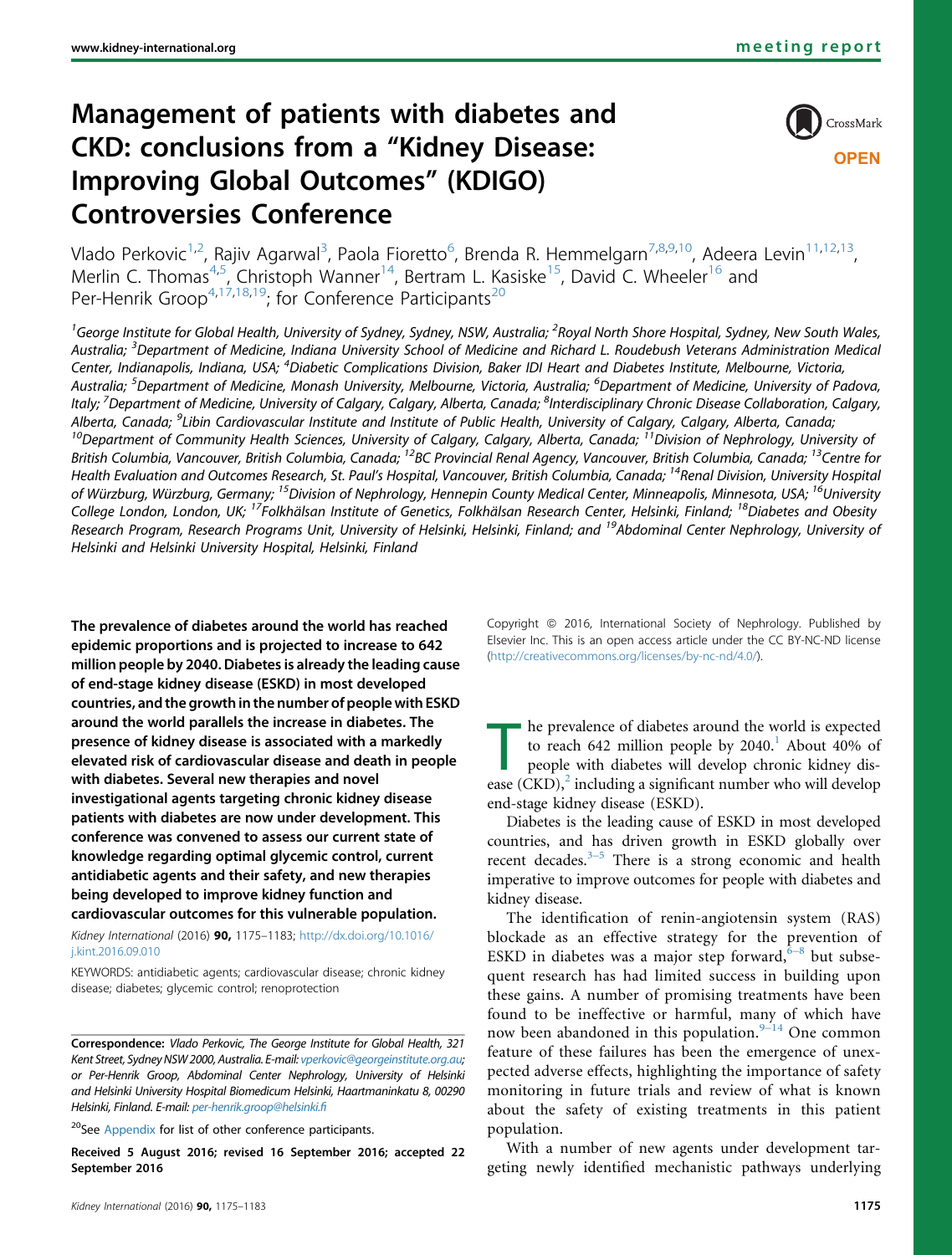diabetic kidney disease (DKD), it is timely to reflect on what has been learned in order to better optimize both the care of affected patients as well as provide a road map for future research. Kidney Disease: Improving Global Outcomes (KDIGO) convened a Controversies Conference in Vancouver in February 2015 to bring together a multidisciplinary group of key experts from around the world to explore these issues. This report summarizes the key outcomes of this conference.

### Lifestyle measures, including diet and exercise in DKD

Salt intake, obesity, and sedentary living have been linked to morbidity and mortality in multiple epidemio-logical studies.<sup>[15](#page-6-0)</sup> Dietary sodium restriction has been demonstrated to reduce blood pressure (BP) and albuminuria $16-19$  $16-19$  and enhances the effects of RAS inhibition. However, optimal dietary sodium intake in DKD remains controversial.

Other lifestyle interventions such as weight loss, and physical exercise, as well as supplementation with mono- and poly-unsaturated fats, have been shown to improve glycemic control, lower BP, reduce albuminuria, and alter high-risk biomarker profiles in the general population and are of interest in individuals with diabetes and  $CKD$ .<sup>[20](#page-6-0)–23</sup> In the recently completed Look AHEAD study, patients randomized to a multifactorial lifestyle approach, including dietary advice and increased exercise, demonstrated slower progression of CKD than patients in the comparator group who received support and education<sup>[24](#page-6-0)</sup> but the effects on cardiovascular (CV) events and mortality were disappointing. It is hoped that there will be further follow-up of these patients to determine if the renal benefits based on lifestyle interventions are sustained.

# Glycemic control

The fundamental abnormality in diabetes is abnormal glucose metabolism, and the degree of abnormality predicts development of nephropathy, $25$  but the role of intensive glycemic control on kidney outcomes remains controversial. Trials of intensive glucose control, such as the DCCT/EDIC trial in type 1 diabetes mellitus (T1DM), were inadequately powered to address this question. However, surrogate endpoints including albuminuria, and new-onset CKD or hypertension were attenuated by intensified glycemic control and sustained for more than 20 years after the end of the randomized phase of the study. $26$ 

In type 2 diabetes mellitus (T2DM), analyses from the ADVANCE trial found a >50% reduction in ESKD in the group randomized to intensive glycemic control that persisted out to 10 years. $27-29$  Event numbers were modest, and no reduction in ESKD has been reported in other trials,  $30,31$  but benefits on endpoints such as albuminuria were shown. Together, these findings build on epidemiological data supporting the relationship between glycemic control and nephropathy in diabetes.<sup>32,3</sup>

Additional opportunities to further define the link between glycemic control and kidney disease may be provided by ongoing studies including the follow-up of the TODAY trial, which focused on youth and adolescents with early onset T2DM who have a higher incidence of kidney disease.<sup>[34](#page-6-0)</sup> Furthermore, ongoing follow-up of participants in several diabetes intervention and prevention studies of more than 10 years duration should provide additional data on the impact of glycemic control on various complications of diabetes, including kidney disease.<sup>[35,36](#page-6-0)</sup>

Glucose-lowering agents. The availability of a growing range of medications to manage T2DM has highlighted knowledge gaps that still have not been resolved. Metformin is an important therapy that is underutilized in patients with CKD largely because of the risk of lactic acidosis in this setting.<sup>[37](#page-6-0)</sup> It may be possible to use reduced doses of metformin  $( \leq 1$  g per day) in patients with stable impaired renal function, with a plan to discontinue therapy and seek review in the event of significant inter-current illness.<sup>[37](#page-6-0)</sup> Although the safety of this strategy has been questioned, many guidelines now suggest the use of metformin down to a glomerular filtration rate (GFR) of 30 ml/min/1.73 m<sup>2</sup>.<sup>38-[41](#page-6-0)</sup>

Preclinical and post hoc clinical analyses from early trials suggest that glucagon-like peptide 1 (GLP-1) receptor agonists, dipeptidyl peptidase-4 (DPP-4) inhibitors, and sodiumglucose cotransporter 2 (SGLT2) inhibitors may afford renal protection, partly independent of their glycemic effects. $42,43$ Although most trials are designed to address CV safety in order to meet the requirements of regulatory agencies, there are likely to be sufficient renal endpoints in some to determine whether these new approaches to lower glucose will confer renal benefits.

SGLT2 inhibitors are of great interest, particularly due to the marked reduction in CV mortality and renal risk as reported from the EMPA-REG OUTCOME tr[ial, an](#page-6-0)d suggested renoprotection from the CANTATA-SU trial.<sup>44-46</sup> Of note, the balance of risks and benefits in people with CKD will be important to define separately, particularly as the glucoselowering effects decline as estimated glomerular filtration rate (eGFR) falls although similar weight loss and BP reductions are observed, at least in CKD stage 3 patients. The CREDENCE trial will assess whether the SGLT2 inhibitor canagliflozin prevents ESKD in patients with T2DM and nephropathy (clinicaltrials.gov: NCT02065791).

Glucose lowering has generally been disappointing in terms of CV protection in the context of diabetes mellitus. Because kidney function is closely linked to CV events and mortality, it is hoped that analysis of data from future trials will allow assessment of whether CKD stage modifies CV protection associated with use of glucose-lowering agents. There are a number of large ongoing studies being conducted in the CKD population that will help to address this issue (clinicaltrials.gov: NCT01897532, NCT01989754).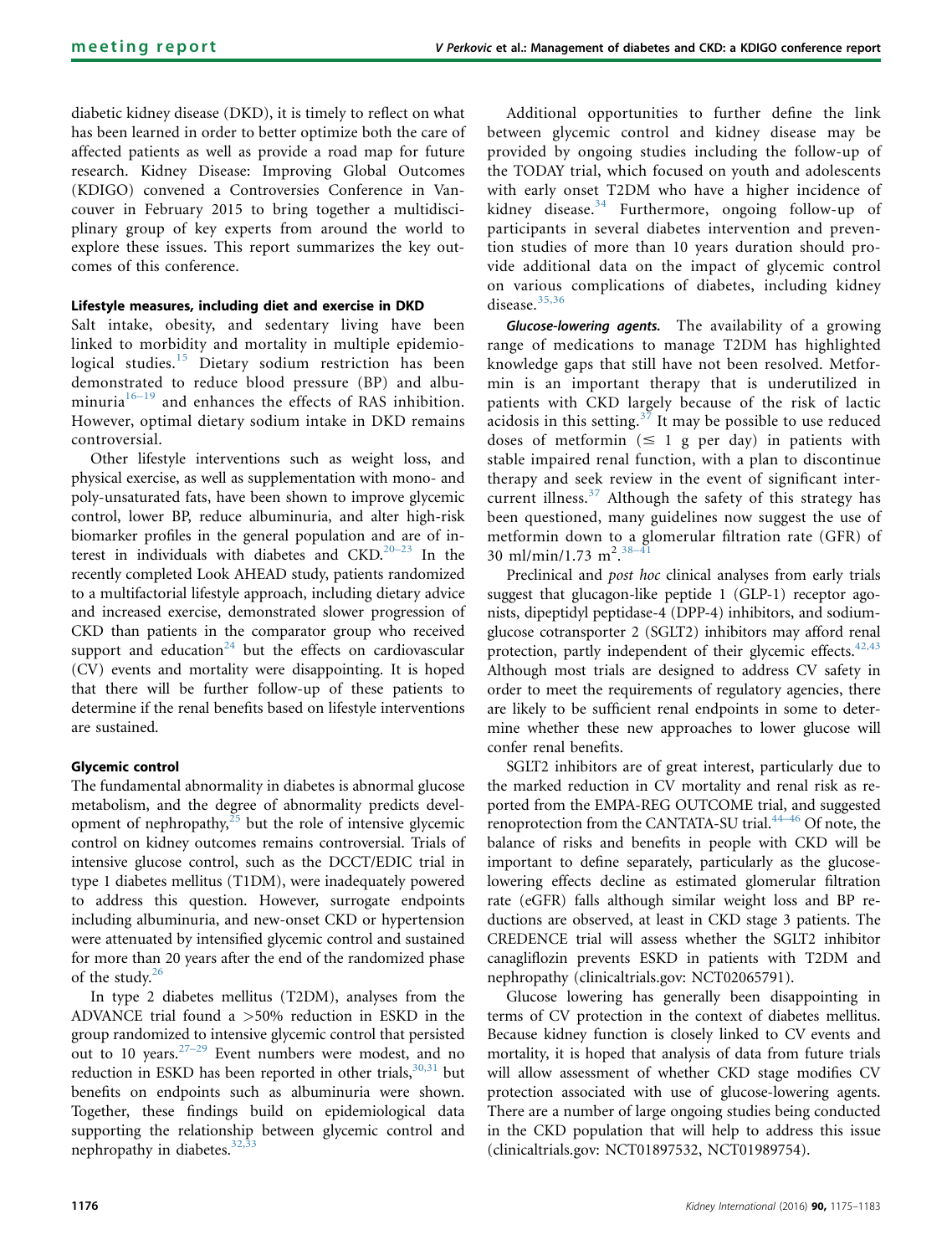Monitoring glycemic control in CKD. HbA1c is problematic in CKD due to reduced red cell survival time, use of erythropoietin, modifications of hemoglobin (e.g., carbamyla- $\text{tion}$ <sup>[47](#page-6-0)</sup> and mechanical destruction of red blood cells on dialysis. Thus, clinicians may often need to rely more on random or continuous home blood glucose monitoring. This is a tedious, inconvenient approach in people with CKD, who are often sick and frail.

Thus, alternatives to HbA1c have been sought. These include fructosamine, glycated albumin, and 1,5 anhydroglucitol. The results of ongoing studies are required to ascertain whether any of these alternative approaches are useful and whether they may be particularly relevant in certain stages of CKD.

Hypoglycemia. A major challenge in the management of DKD is the increased risk of hypoglycemia. In the ACCORD study, hypoglycemia in the intensively treated group was associated with an increase in mortality.<sup>[48](#page-6-0)</sup> The authors could not demonstrate whether hypoglycemia per se was causative, but this issue remains a concern particularly in the CKD population, which has a higher risk of hypoglycemia and CV events and mortality. The increased risk of severe hypoglycemia in  $CKD<sup>49</sup>$  $CKD<sup>49</sup>$  $CKD<sup>49</sup>$  reflects altered insulin and drug pharmacology including metabolite accumulation, inadequate compensatory gluconeogenesis, and flattening of the relationship between mean glucose control and HbA1c. Therefore, careful individualized glycemic control targeting, medication prescription, patient education, therapeutic planning, and vigilance for hypoglycemia are all important components in the management of patients with DKD.

Data from both trials<sup>[49](#page-7-0)</sup> and epidemiological studies<sup>[50](#page-7-0)</sup> have demonstrated the adverse impact of the combination of hypoglycemia and CKD on mortality in T2DM. There are a limited number of glucose-lowering agents that are not associated with hypoglycemia that can be used in CKD. New trials of these agents will help to define clinical benefits in the context of a lower risk of hypoglycemia. The recently published LEADER study demonstrates the potential of these drugs to reduce CV risk in patients with T2DM, but whether such benefits extend to patients with CKD needs to be explored.<sup>[51](#page-7-0)</sup> Similarly, the EMPA-REG OUTCOME trial has demonstrated that empagliflozin, a SGLT2 inhibitor, was associated with slower progression of kidney disease and a reduction of clinically relevant renal events in patients with eGFR of at least 30 ml/min/1.73 m<sup>2</sup>.<sup>[45](#page-6-0)</sup>

Other renoprotective therapies: dual RAS blockade and **beyond.** The benefits of RAS blockade for slowing kidney disease progression with or without diabetes is well established. Trials attempting dual RAS blockade (ONTARGET, ALTITUDE) found increased rates of adverse events (i.e., hyperkalemia, acute kidney injury [AKI]).<sup>[12,13,52](#page-6-0)</sup> More recently, the VA-NEPHRON-D trial<sup>[10](#page-6-0)</sup> evaluated losartan alone versus losartan and lisinopril in stage 2 to 3 DKD with albuminuria, and was also terminated early due to hyperkalemia and AKI. Despite accumulating only 37% of the projected 739 endpoints, the hazards ratio for ESKD was 0.66  $(P = 0.07)$ , suggesting a potential emerging signal for renal protection. A network meta-analysis has also identified dual RAS blockade as the most promising potential therapy if it can be offered safely.<sup>[53](#page-7-0)</sup> Novel therapies in sequestering potassium in the gut may mitigate the risk for hyperkalemia and permit further important clinical trials to proceed.<sup>[54](#page-7-0)</sup> The risk for AKI may also be reduced by withholding RAS blockade during high-risk periods.

Aldosterone/mineralocorticoid inhibition may be a promising approach to test in this regard. Aldosterone blockade reduces CV mortality in patients with heart failure<sup>55</sup> and reduces albuminuria.<sup>[56,57](#page-7-0)</sup> The effectiveness of aldosterone antagonism in reducing CV and renal events in DKD is being tested with finerenone (clinicaltrials.gov: NCT02540993).<sup>[56](#page-7-0)</sup> Potential mechanisms of action include promotion of salt and water loss, potentially improving volume and BP management, with anti-fibrotic effects demonstrated in animal studies.<sup>[58](#page-7-0)</sup>

Other potential mechanisms by which intraglomerular pressure could be reduced, independent of the RAS system, are also being assessed. For example, atrasentan has been shown to reduce albuminuria in  $DKD<sup>59</sup>$  $DKD<sup>59</sup>$  $DKD<sup>59</sup>$  and is now being tested in SONAR, a large outcome trial that will examine the effects on kidney failure using an enrichment design. This study will also help define whether a reduction in albuminuria can be used to predict clinical benefits such as slowing of progression of CKD (clinicaltrials.gov: NCT01858532). SGLT2 inhibitors may also reduce intraglomerular pressure by enhancing glomerular afferent arteriolar constriction $60$  and may prevent ESKD.<sup>45</sup>

Strategies targeting fibrosis, inflammation, and other processes in the kidney may also have clinical benefits, but are at an early stage of development.

# Cardiovascular and other outcomes

Patients with diabetes and kidney disease are at high risk for cardiovascular disease  $(CVD)^{61-64}$  $(CVD)^{61-64}$  $(CVD)^{61-64}$  through both atheroscle-rotic and nonatherosclerotic mechanisms;<sup>[65](#page-7-0)</sup> thus, multipronged strategies are required to reduce such risk. The relative contribution of traditional and nontraditional risk factors, as well as CKD complications such as mineral bone disorder, anemia, and fluid retention, to the excess CV burden in DKD at different stages of CKD requires further study.

Traditional risk factors including BP and dyslipidemia are important, and there has been progress in assessing interventions addressing these on CV outcomes in CKD. Recent KDIGO guidelines on  $BP^{66}$  $BP^{66}$  $BP^{66}$  and lipid management<sup>[67](#page-7-0)</sup> have recommended evidence-based treatment strategies that warrant uptake into clinical practice. These include single-agent RAS blockade and BP targets below 130/80 mm Hg in patients with diabetes and albuminuria (urinary albumin: creatinine ratio  $>3$  mg/mmol or  $>30$  mg/g), along with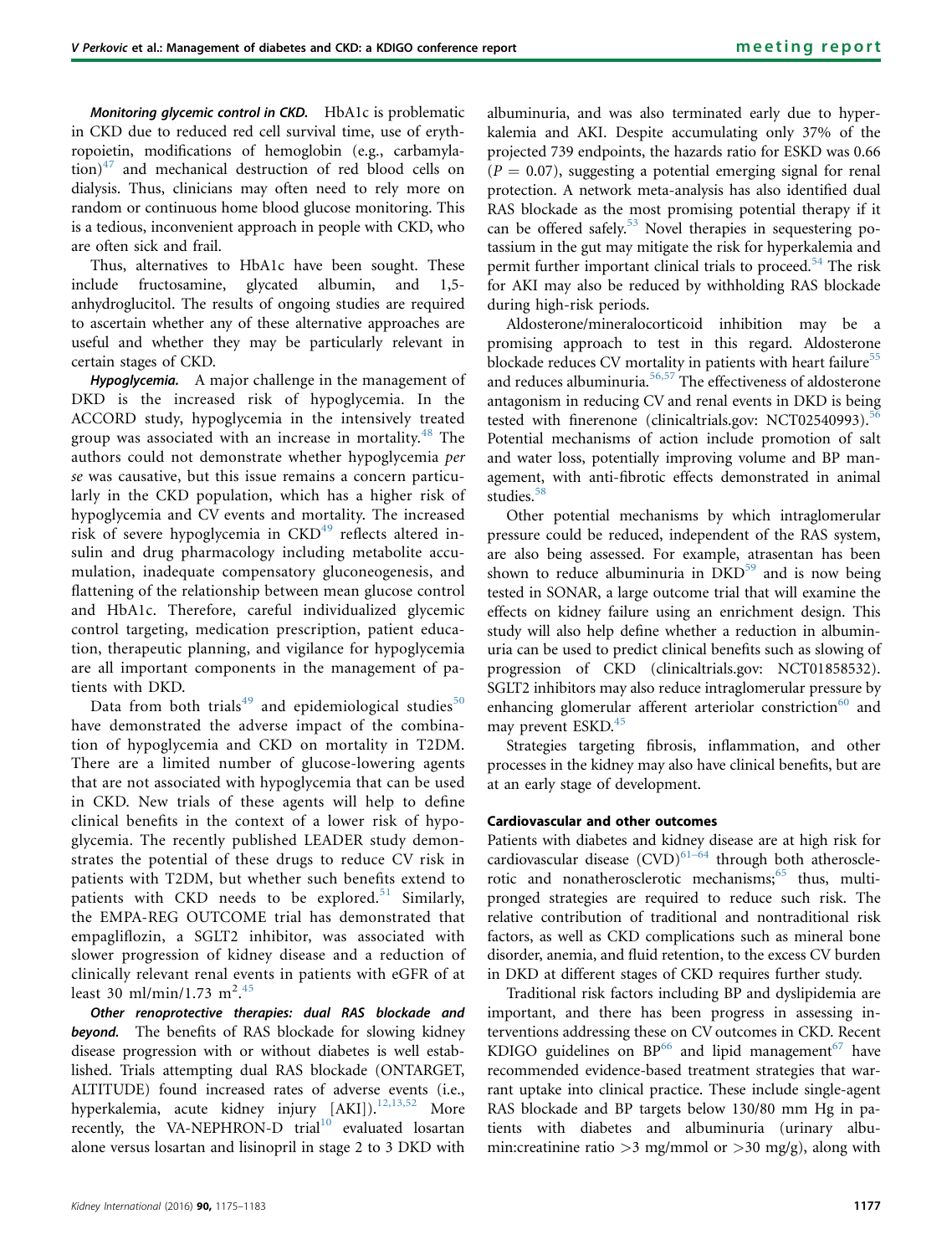routine treatment with fixed-dose, moderate-intensity statin with or without ezetimibe in DKD. However, the high residual CV risk in DKD highlights the unmet need for new strategies.

Volume control. The prevalence of volume overload in patients with CKD is well described.<sup>68</sup> There are several reasons why patients with T2DM retain salt and water, including insulin therapies, aldosterone escape on RAS blockers, potential increased activity of SGLT2 cotrans-porters,<sup>[69](#page-7-0)</sup> and reduced GFR itself. However, the extent to which volume overload contributes to CVD morbidity and mortality is not well described. There are no studies that have examined intensified diuretic therapy targeted at objectively assessed volume overload, assessing harms and benefits of this strategy. The reductions in CV mortality and heart failure reported with SGLT2 inhibitors support the importance of volume control.<sup>[46,70](#page-6-0)</sup> Further trials of targeted interventions would be of value.

Lipid lowering. Pharmaceutically based lipid lowering has been shown to safely reduce CV events in  $CKD<sub>1</sub><sup>71</sup>$  $CKD<sub>1</sub><sup>71</sup>$  $CKD<sub>1</sub><sup>71</sup>$  and guidelines now recommend moderate-intensity therapy, with fixed dose and no additional measurements.<sup>[67](#page-7-0)</sup> Recommended treatments incompletely mitigate excess CV risk in DKD, in which diverse lipid profiles are observed.<sup>72</sup>

The role of intensified therapies aimed at abnormalities of lipoprotein(a), low high-density lipoprotein cholesterol, and high triglyceride concentrations requires further study. Novel agents such as proprotein convertase subtilisin/kexin type 9 inhibitors and perhaps cholesterylester transfer protein inhibitors are of interest in this regard. New studies could explore whether the risk conferred by dyslipidemias in DKD is similar to dyslipidemias in those without CKD, and characterize the response to therapy and whether that response confers the same benefit.

Antiplatelet/antithrombotic therapy. The use of antiplatelet and antithrombotic agents in patients with DKD or CKD for prevention of CVD has not been robustly studied. A post hoc analysis of the HOT trial indicated net benefit for prevention of CV events for aspirin in patients with CKD and high BP, but predominantly included patients with relatively mild CKD.<sup>[73](#page-7-0)</sup> Post hoc analyses of trials of other antiplatelet agents have raised questions of whether the balance of benefit and harm is the same in patients with diabetes and/or  $\text{CKD}^{74}$  $\text{CKD}^{74}$  $\text{CKD}^{74}$  and whether some agents may be more effective in CKD than others.<sup>[75](#page-7-0)</sup> These results need to be interpreted with caution, as most participants with CKD had mild GFR reductions.

There are potential harms associated with antiplatelet/ antithrombotic agents, so an improved understanding of when to use these agents, in whom, and for what duration, is critical. Given the very high rates of thrombotic and embolic events (venous and arterial), particularly in advanced CKD, use of these therapies and novel oral anticoagulants requires further evidence.

Atrial fibrillation is highly prevalent in CKD and dial- $ysis<sub>1</sub><sup>76</sup>$  $ysis<sub>1</sub><sup>76</sup>$  $ysis<sub>1</sub><sup>76</sup>$  but treatment with warfarin is likely to increase risks of bleeding, vascular calcification, and calciphy-laxis.<sup>[77](#page-7-0)</sup> The role of both warfarin and novel oral anticoagulants (which do not need regular monitoring and may have lower complication rates) is a key research question. As the risk of bleeding in peritoneal dialysis and predialysis CKD may be less than hemodialysis, testing different anticoagulant strategies in advanced CKD, peritoneal dialysis, and hemodialysis populations should be a research priority.

# An updated development path for new treatments?

The regulatory requirement for demonstrating clinical efficacy using hard endpoints, such as doubling of creatinine, ESKD, or death, in DKD has encouraged the design of large, operationally challenging clinical trials that selectively recruit patients with established DKD. Alternative strategies should be considered to complement this approach and grow the evidence base for the management of DKD.

Better identification of potentially useful treatments. The failure of many recent trials suggests that there may also be substantial variation between individuals in the molecular pathways driving disease progression and safety. Accordingly, the development of new medicines may require investigators to focus more on mechanisms operative within susceptible individuals rather than across populations.<sup>[78](#page-7-0)</sup> This will necessitate advances in our understanding of these mechanisms and require access to kidney tissue.<sup>7</sup>

Albuminuria and eGFR are the best currently available risk markers for DKD but have less value in early stages. GFR in early DKD is typically normal or elevated, and albuminuria frequently regresses spontaneously.<sup>[80,81](#page-7-0)</sup> Moreover, significant structural lesions often exist before the appearance of elevated albuminuria, so its absence does not preclude the presence of DKD.<sup>[82](#page-7-0)–84</sup> Alternative markers are needed to more accurately identify early disease. The development of biomarkers for later-stage DKD is equally important, but few markers have emerged as independent predictors after accounting for albuminuria and GFR. $85$  Furthermore, the association may vary across different outcomes assessed (e.g., ESKD vs. death).<sup>[85](#page-7-0)</sup>

Combining morphometric evaluations of serial kidney biopsies with "-omic" studies (i.e., genomic, transcriptomic, epigenomic, proteomic, and metabolomic) in well-characterized cohorts of high-risk persons with diabetes may allow definition of mechanisms of progression and simultaneously identify markers of early structural lesions, which can be used to stratify risk of progression, and as endpoints for clinical trials. This approach may be particularly useful in T2DM, which increasingly affects young people<sup>[86](#page-7-0)</sup> in whom it has a more aggressive course than does  $T1DM<sup>87,88</sup>$  $T1DM<sup>87,88</sup>$  $T1DM<sup>87,88</sup>$  and may also be more treatmentresistant.[34,89](#page-6-0)–<sup>91</sup>

It should be noted that this approach also has challenges. In T1DM, histological changes are well described, typically homogenous, and predict adverse outcomes,  $92-94$  $92-94$  but the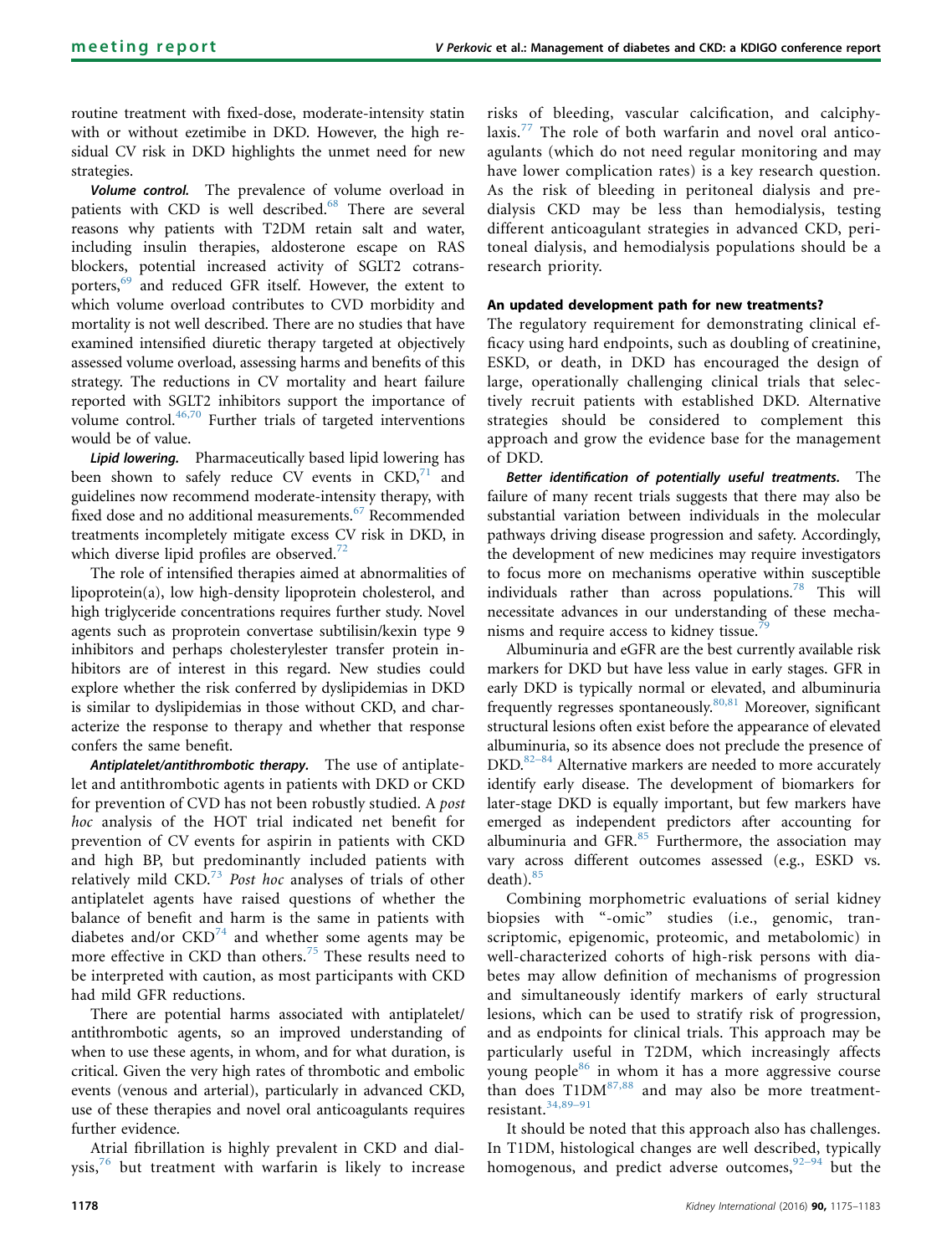lesions are more heterogeneous in T2DM.<sup>[82,95](#page-7-0)</sup> Whether natural history varies by histologic lesion remains unknown, although longitudinal studies suggest a relationship with GFR decline. $83,96$  Nevertheless, the failure to date to provide better diagnostic and therapeutic tools for DKD suggests that bold action is needed. $97$  While some may have concerns about the use of research biopsies to define DKD natural history and mechanisms, they are safe in experienced hands,<sup>[98,99](#page-8-0)</sup> and have been used successfully in previous studies. $100,101$ 

Combining serial kidney biopsies with collection of blood and urine specimens, and perhaps other tissue specimens such as skin fibroblasts, is important. In addition, novel imaging techniques (e.g., quantifying fibrosis in the kidney)<sup>[102](#page-8-0)</sup> could be utilized and correlated with biopsy findings. By identifying important molecular pathways to disease and noninvasive markers to differentiate susceptible from nonsusceptible high-risk individuals, we may be able to target drugs more effectively and achieve the therapeutic breakthroughs that have proven so challenging.

Better trials of promising therapies. There is an urgent need to develop therapies that benefit patients earlier. An approach used successfully by regulators in the United States in the search for efficacious medicines for other major illnesses is to grant "subpart H" marketing approval for medicines with potential benefits based on assessment of surrogate endpoints. As part of this initial conditional approval, large safety and efficacy trials are mandated and must demonstrate a reduction in hard clinical endpoints to achieve final approval.

This approach may encourage adoption of therapies at an earlier stage of disease, with potential population-wide benefits. In the future, new biomarkers that reflect early hard endpoints may be identified, permitting final regulatory approval of new medicines for early DKD without the need for subpart H-type approvals.

Novel approaches to trial conduct. A common theme that needs to be addressed for CKD patients with diabetes is whether targeting levels of specific risk factors (vs. processes) through the use of intensified specific therapies (vs. multipronged strategies) is more effective.

To maximize efficiency, the conference attendees felt strongly that people with DKD should be randomized in multiple concurrent studies addressing important questions about the harm and benefit of several interventions. Cluster randomized approaches, rather than individual participant randomization, and other pragmatic trial designs may be more appropriate for strategy and lifestyle-type interventions (e.g., weight loss and exercise) and also to trials of new uses for existing medicines.<sup>[103](#page-8-0)</sup>

In addition, novel designs for randomized control trials widely used in other fields are starting to be applied to DKD. These include enrichment approaches or randomized trials conducted within a registry context. The latter may be particularly suitable for dialysis trials.

Adverse drug reactions are common in CKD, reflecting pill burden, altered pharmacokinetics and pharmacodynamics, interactions with abnormal physiology, and frequently inadequate dose adjustments.

Safety is particularly important during intensification of glucose control in patients with DKD, as each glucoselowering agent has limitations (Table 1). Other treatments also carry important risks (e.g., hypotension, dizziness, and falls when lowering BP, bleeding when using anticoagulants, and excessive sedation with sedative use in CKD). These factors not only have a direct effect on patient health and quality of life but may also impact medication adherence. Therefore, appropriate targeting, cautious prescribing, judicious dosing, and close monitoring are necessary for all therapies in patients with DKD. Given the sheer complexity of multifactorial management, optimal care is best delivered by comprehensive multidisciplinary teams targeted to individual patient needs.

There is a need for more pragmatic studies in real-world clinical practice to refine indications and identify potential modifiers of both treatment effects and safety that had been missed in clinical trials. These studies may include clinical trials performed in more relevant heterogeneous populations and/or formally evaluating safety in specific at-risk populations (e.g., studies specifically in patients with CKD). Many of the interventions in pragmatic trials could be considered complex in that there may be a number of interacting components within the experimental and control interventions, targeting a number of groups, and with a number of outcomes. The Medical Research Council has developed a framework to help researchers recognize and

Table 1 | Potential limitations of glucose-lowering agents in patients with diabetic kidney disease

| Drug                                                   | <b>Limitations</b>                                                                                                                                                                               |
|--------------------------------------------------------|--------------------------------------------------------------------------------------------------------------------------------------------------------------------------------------------------|
| Metformin                                              | • Dose modification required at reduced<br>eGFR, discontinuation at low eGFR<br>· Increased gastrointestinal side effects,<br>hyperlactatemia, lactic acidosis                                   |
| Sulphonylureas                                         | Increased risk of hypoglycemia, accu-<br>$\bullet$<br>mulation of parent or active metabolites<br>(with glibenclamide, glyburide, glime-<br>piride), each require discontinuation at<br>low eGFR |
| Thiazolidinediones                                     | • Fluid retention, increased<br>risk<br>Ωf<br>congestive heart failure                                                                                                                           |
| Dipeptidyl Peptidase<br>(DPP-4) inhibitors             | • Dose modification (except linagliptin),<br>possible heart failure                                                                                                                              |
| Glucagon-Like Peptide<br>(GLP) 1 agonists              | • Discontinuation at low eGFR (exenatide),<br>increased gastrointestinal side effects<br>(nausea, vomiting, etc.)                                                                                |
| Sodium Glucose<br>coTransporter (SGLT)<br>2 inhibitors | • Reduced efficacy at low eGFR, hypo-<br>volemia, interaction with loop diuretics                                                                                                                |
| Insulin                                                | • Increased risk of hypoglycemia,<br>pro-<br>longed insulin half-life                                                                                                                            |

eGFR, estimated glomerular filtration rate.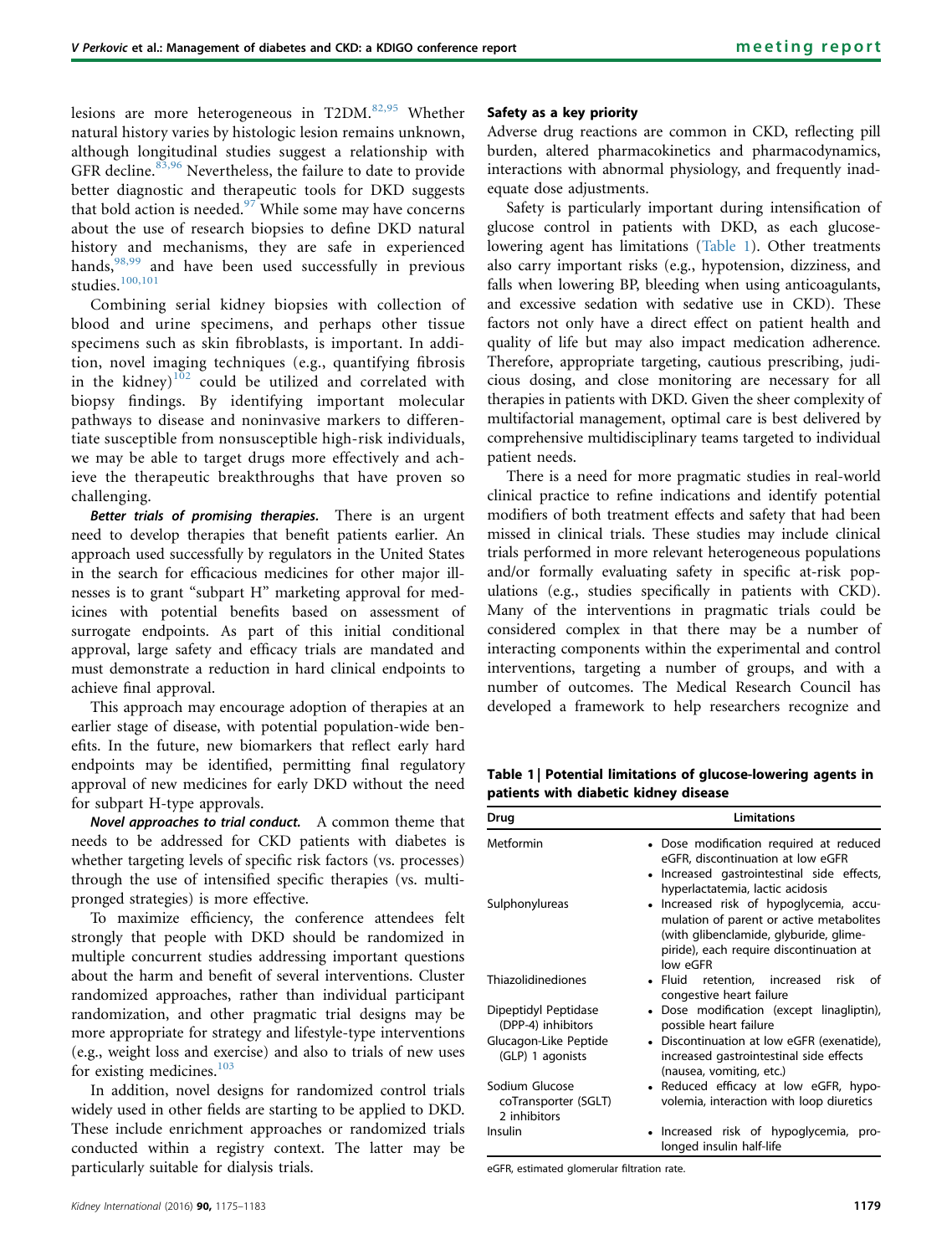#### <span id="page-5-0"></span>Table 2 | Research recommendations

- - Studies should examine optimal strategies for maintaining adherence to lifestyle or therapeutic interventions; a large, simple trial of reduced salt intake assessing patient-level outcomes in patients with diabetes and CKD (by degrees of CKD severity) is one such example.
- Studies should ascertain the safety of metformin in patients with CKD stage 3b and the utility of "sick day rules" for discontinuing the drug when patients become unwell.
- - Studies should explore alternative approaches to the use of HbA1c as a measure for long-term glycemic control in patients with CKD and diabetes.
- - With the advent of new hyperkalemia therapeutics, further studies should be conducted to ascertain safety and benefits of dual RAS blockade in patients with CKD and diabetes.
- Trials should examine the utility of increased diuretic therapy or targeted dialytic volume removal for reductions in CVD (atrial fibrillation in particular).
- - Future research should elucidate the clinical benefits and mechanisms of action of SGLT2 inhibitors (glycosuric vs. natriuretic effects) in individuals with CKD and diabetes specifically with respect to cardiovascular and renoprotection.
- - Studies should ascertain the extent of CVD benefits associated with use of new lipid modifying agents (e.g., PCSK9 inhibitors, CETP inhibitors) in patients with diabetes with various degrees of CKD severity; studies should also compare effects on the profile of lipid abnormalities observed in CKD or dialysis populations.
- - The role and utility of antiplatelet and antithrombotic therapies should be further clarified; specifically, are benefit-risk ratios significantly different between patients with CKD and diabetes (or CKD) versus general population?; studies on NOACs in advanced CKD, HD, or PD should be undertaken to inform use.
- Multilevel "-omic" studies should be undertaken in patients with advanced CKD and diabetes to identify potential biomarkers for identifying high-risk individuals.
- - Safety of antidiabetic combination therapies should be examined; ongoing large clinical trials and databases should be used to monitor for effect of severe hypoglycemia (and mild hypoglycemia) on outcomes in individuals with CKD.

CETP, cholesterylester transfer protein; CKD, chronic kidney disease; CVD, cardiovascular disease; HD, hemodialysis; NOAC, novel oral anticoagulants; PCSK9, proprotein convertase subtilisin/kexin type 9; PD, peritoneal dialysis; RAS, reninangiotensin system; SGLT2, sodium-glucose cotransporter 2.

adopt appropriate methods for trials with complex interventions.<sup>104</sup>

Another useful tool is post-marketing surveillance using electronic health records, administrative health data, or patient registries.<sup>[105,106](#page-8-0)</sup> Through distributed network audit and database access, large numbers and a broader range of patients could be enrolled inexpensively and rapidly in nonexperimental studies, providing a statistically powerful method to identify drug safety signals in specific at-risk populations. When conducted appropriately, observational studies with high external validity have the potential to provide useful information about real-world consequences of interventions that should augment—rather than compete—with considerations of net effects or internal validity.

Other important areas of research to reduce the risk of adverse drug reactions include point-of-care strategies that enable the use of risk stratification/prognostic tools, dedicated risk assessment and safety education programs, and the implementation of self-management tools, such as self-monitoring and "sick day" protocols for drug discontinuation. There is also a need for more research in vulnerable populations such as young adolescents with type 2 diabetes and ethnic minorities who present many unique management issues and in whom CKD is over-represented.

# Conclusion

The large and growing global burden of DKD needs urgent attention to identify novel treatment strategies to prevent progressive kidney failure and its complications. Several existing strategies are supported by evidence, and studies to ensure their appropriate implementation are urgently required. In addition, the efficacy of a number of newer therapies are currently being evaluated, while other treatments shown to be effective in the general population will also need to be studied in DKD in order to understand the balance of risks and benefits in this group. Novel approaches are required to identify potentially valuable treatments and to test the effects of these interventions. Careful consideration of the safety of these interventions is also crucial. To this end, a listing of research recommendations has been proposed to address the knowledge gaps enumerated in this report (Table 2) and help pave the way for future studies and further advance the evidence base in this area.

#### **DISCLOSURE**

VP declared having received consultancy fees from Abbvie, Astellas, AstraZeneca, Bayer, Boehringer Ingelheim, Eli Lilly, GlaxoSmithKline, Janssen, Novo Nordisk, Pharmalink, Relypsa, and Servier; speaker honoraria from International Diabetes Federation, Pfizer, and Sanofi; and research support from Abbvie, Jannsen and Pfizer. All monies were given to The George Institute. RA declared having received consultancy fees from Abbvie, Bayer, Celgene, Daiichi Sankyo, Janssen, and Takeda, and research support from the National Heart, Lung, and Blood Institute and Veterans Administration. MCT declared having received consultancy fees from AstraZeneca, Boehringer Ingelheim, and Eli Lilly, and speaker honoraria from AstraZeneca, BGP, Boehringer Ingelheim, Eli Lilly, Merck Sharpe & Dohme, Novartis, and Servier. CW declared having received consultancy fees from Boehringer Ingelheim and Janssen and speaker honoraria from Boehringer Ingelheim. DCW declared having received consultancy fees from Akebia, Amgen, Boehringer Ingelheim, Bristol Myers Squibb, GlaxoSmithKline, Janssen, Otsuka, UCB Celltech, and Vifor; speaker honoraria from Amgen, Fresenius, Janssen, Vifor, and ZS Pharma; and research support from British Heart Foundation, Healthcare Quality Improvement Partnership, Kidney Research UK, National Institute for Health Research, and Australian National Health & Medical Research Council. All the other authors declared no competing interests.

The conference was sponsored by KDIGO and supported in part by unrestricted educational grants from AbbVie, AstraZeneca, Bayer HealthCare, Boehringer Ingelheim, Fresenius Medical Care, Janssen, Merck, Roche, Takeda, and ZS Pharma.

#### REFERENCES

- 1. International Diabetes Federation. IDF Diabetes Atlas. 7th Edition, 2015.
- 2. [American Diabetes Association. Standards of medical care in diabetes](http://refhub.elsevier.com/S0085-2538(16)30515-4/sref2) 2014. Diabetes Care[. 2014;37 Suppl 1:S14](http://refhub.elsevier.com/S0085-2538(16)30515-4/sref2)–S80.
- 3. [Villar E, Chang SH, McDonald SP. Incidences, treatments, outcomes, and](http://refhub.elsevier.com/S0085-2538(16)30515-4/sref3) [sex effect on survival in patients with end-stage renal disease by](http://refhub.elsevier.com/S0085-2538(16)30515-4/sref3)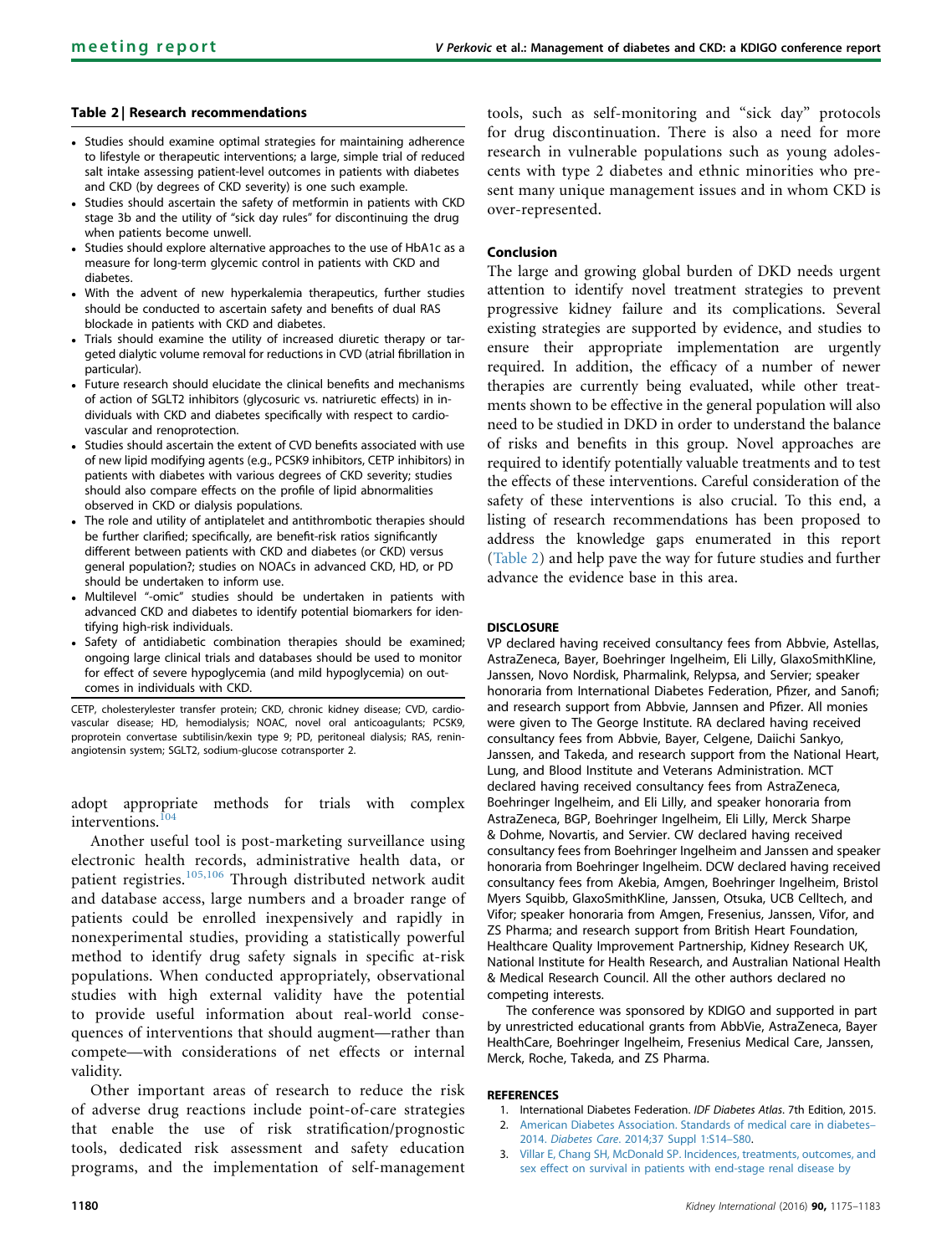<span id="page-6-0"></span>[diabetes status in Australia and New Zealand \(1991 2005\).](http://refhub.elsevier.com/S0085-2538(16)30515-4/sref3) Diabetes Care[. 2007;30:3070](http://refhub.elsevier.com/S0085-2538(16)30515-4/sref3)–3076.

- 4. U.S. Renal Data System, USRDS 2013 Annual Data Report: Atlas of Chronic Kidney Disease and End-Stage Renal Disease in the United States, National Institutes of Health, National Institute of Diabetes and Digestive and Kidney Diseases. Available at: [http://www.usrds.org/2](http://www.usrds.org/2013/pdf/v2_ch12_13.pdf) [013/pdf/v2\\_ch12\\_13.pdf](http://www.usrds.org/2013/pdf/v2_ch12_13.pdf) (p. 340).
- 5. [Liyanage T, Ninomiya T, Jha V, et al. Worldwide access to treatment](http://refhub.elsevier.com/S0085-2538(16)30515-4/sref5) [for end-stage kidney disease: a systematic review.](http://refhub.elsevier.com/S0085-2538(16)30515-4/sref5) Lancet. 2015;385: [1975](http://refhub.elsevier.com/S0085-2538(16)30515-4/sref5)–1982.
- 6. [Lewis EJ, Hunsicker LG, Clarke WR, et al. Renoprotective effect of](http://refhub.elsevier.com/S0085-2538(16)30515-4/sref6) [the angiotensin-receptor antagonist irbesartan in patients with](http://refhub.elsevier.com/S0085-2538(16)30515-4/sref6) [nephropathy due to type 2 diabetes.](http://refhub.elsevier.com/S0085-2538(16)30515-4/sref6) N Engl J Med. 2001;345: 851–[860.](http://refhub.elsevier.com/S0085-2538(16)30515-4/sref6)
- 7. [Lewis EJ, Hunsicker LG, Bain RP, et al. The effect of angiotensin](http://refhub.elsevier.com/S0085-2538(16)30515-4/sref7)[converting-enzyme inhibition on diabetic nephropathy. The](http://refhub.elsevier.com/S0085-2538(16)30515-4/sref7) [Collaborative Study Group.](http://refhub.elsevier.com/S0085-2538(16)30515-4/sref7) N Engl J Med. 1993;329:1456–1462.
- 8. [Brenner BM, Cooper ME, de Zeeuw D, et al. Effects of losartan on renal](http://refhub.elsevier.com/S0085-2538(16)30515-4/sref8) [and cardiovascular outcomes in patients with type 2 diabetes and](http://refhub.elsevier.com/S0085-2538(16)30515-4/sref8) nephropathy. N Engl J Med[. 2001;345:861](http://refhub.elsevier.com/S0085-2538(16)30515-4/sref8)–869.
- 9. [de Zeeuw D, Akizawa T, Audhya P, et al. Bardoxolone methyl in type 2](http://refhub.elsevier.com/S0085-2538(16)30515-4/sref9) [diabetes and stage 4 chronic kidney disease.](http://refhub.elsevier.com/S0085-2538(16)30515-4/sref9) N Engl J Med. 2013;369: [2492](http://refhub.elsevier.com/S0085-2538(16)30515-4/sref9)–2503.
- 10. [Fried LF, Emanuele N, Zhang JH, et al. Combined angiotensin inhibition](http://refhub.elsevier.com/S0085-2538(16)30515-4/sref10) [for the treatment of diabetic nephropathy.](http://refhub.elsevier.com/S0085-2538(16)30515-4/sref10) N Engl J Med. 2013;369: 1892–[1903](http://refhub.elsevier.com/S0085-2538(16)30515-4/sref10).
- 11. [Mann JF, Green D, Jamerson K, et al. Avosentan for overt diabetic](http://refhub.elsevier.com/S0085-2538(16)30515-4/sref11) nephropathy. [J Am Soc Nephrol](http://refhub.elsevier.com/S0085-2538(16)30515-4/sref11). 2010;21:527–535.
- 12. [Mann JF, Schmieder RE, McQueen M, et al. Renal outcomes with](http://refhub.elsevier.com/S0085-2538(16)30515-4/sref12) [telmisartan, ramipril, or both, in people at high vascular risk \(the](http://refhub.elsevier.com/S0085-2538(16)30515-4/sref12) [ONTARGET study\): a multicentre, randomised, double-blind, controlled](http://refhub.elsevier.com/S0085-2538(16)30515-4/sref12) trial. Lancet[. 2008;372:547](http://refhub.elsevier.com/S0085-2538(16)30515-4/sref12)–553.
- 13. [Parving HH, Brenner BM, McMurray JJ, et al. Cardiorenal end points in a](http://refhub.elsevier.com/S0085-2538(16)30515-4/sref13) [trial of aliskiren for type 2 diabetes.](http://refhub.elsevier.com/S0085-2538(16)30515-4/sref13) N Engl J Med. 2012;367:2204–2213.
- 14. [Tobe SW, Clase CM, Gao P, et al. Cardiovascular and renal outcomes](http://refhub.elsevier.com/S0085-2538(16)30515-4/sref14) [with telmisartan, ramipril, or both in people at high renal risk: results](http://refhub.elsevier.com/S0085-2538(16)30515-4/sref14) [from the ONTARGET and TRANSCEND studies.](http://refhub.elsevier.com/S0085-2538(16)30515-4/sref14) Circulation. 2011;123: 1098–[1107](http://refhub.elsevier.com/S0085-2538(16)30515-4/sref14).
- 15. [Ezzati M, Riboli E. Behavioral and dietary risk factors for](http://refhub.elsevier.com/S0085-2538(16)30515-4/sref15) [noncommunicable diseases.](http://refhub.elsevier.com/S0085-2538(16)30515-4/sref15) N Engl J Med. 2013;369:954–964.
- 16. [He FJ, Marciniak M, Visagie E, et al. Effect of modest salt reduction on](http://refhub.elsevier.com/S0085-2538(16)30515-4/sref16) [blood pressure, urinary albumin, and pulse wave velocity in white,](http://refhub.elsevier.com/S0085-2538(16)30515-4/sref16) [black, and Asian mild hypertensives.](http://refhub.elsevier.com/S0085-2538(16)30515-4/sref16) Hypertension. 2009;54:482–488.
- 17. [Ekinci EI, Thomas G, Thomas D, et al. Effects of salt supplementation on the](http://refhub.elsevier.com/S0085-2538(16)30515-4/sref17) [albuminuric response to telmisartan with or without hydrochlorothiazide](http://refhub.elsevier.com/S0085-2538(16)30515-4/sref17) [therapy in hypertensive patients with type 2 diabetes are modulated by](http://refhub.elsevier.com/S0085-2538(16)30515-4/sref17) [habitual dietary salt intake.](http://refhub.elsevier.com/S0085-2538(16)30515-4/sref17) Diabetes Care. 2009;32:1398–1403.
- 18. [Slagman MC, Waanders F, Hemmelder MH, et al. Moderate dietary](http://refhub.elsevier.com/S0085-2538(16)30515-4/sref18) [sodium restriction added to angiotensin converting enzyme inhibition](http://refhub.elsevier.com/S0085-2538(16)30515-4/sref18) [compared with dual blockade in lowering proteinuria and blood](http://refhub.elsevier.com/S0085-2538(16)30515-4/sref18) [pressure: randomised controlled trial.](http://refhub.elsevier.com/S0085-2538(16)30515-4/sref18) BMJ. 2011;343:d4366.
- 19. [McMahon EJ, Bauer JD, Hawley CM, et al. A randomized trial of dietary](http://refhub.elsevier.com/S0085-2538(16)30515-4/sref19) [sodium restriction in CKD.](http://refhub.elsevier.com/S0085-2538(16)30515-4/sref19) J Am Soc Nephrol. 2013;24:2096–2103.
- 20. [Ndanuko RN, Tapsell LC, Charlton KE, et al. Dietary patterns and](http://refhub.elsevier.com/S0085-2538(16)30515-4/sref20) [blood pressure in adults: a systematic review and meta-analysis of](http://refhub.elsevier.com/S0085-2538(16)30515-4/sref20) [randomized controlled trials.](http://refhub.elsevier.com/S0085-2538(16)30515-4/sref20) Adv Nutr. 2016;7:76–89.
- 21. [Navaneethan SD, Yehnert H, Moustarah F, et al. Weight loss](http://refhub.elsevier.com/S0085-2538(16)30515-4/sref21) [interventions in chronic kidney disease: a systematic review and meta](http://refhub.elsevier.com/S0085-2538(16)30515-4/sref21)analysis. [Clin J Am Soc Nephrol](http://refhub.elsevier.com/S0085-2538(16)30515-4/sref21). 2009;4:1565–1574.
- 22. [Schwingshackl L, Dias S, Hoffmann G. Impact of long-term lifestyle](http://refhub.elsevier.com/S0085-2538(16)30515-4/sref22) [programmes on weight loss and cardiovascular risk factors in](http://refhub.elsevier.com/S0085-2538(16)30515-4/sref22) [overweight/obese participants: a systematic review and network meta](http://refhub.elsevier.com/S0085-2538(16)30515-4/sref22)analysis. Syst Rev[. 2014;3:130](http://refhub.elsevier.com/S0085-2538(16)30515-4/sref22).
- 23. [Schwingshackl L, Strasser B, Hoffmann G. Effects of monounsaturated](http://refhub.elsevier.com/S0085-2538(16)30515-4/sref23) [fatty acids on glycaemic control in patients with abnormal glucose](http://refhub.elsevier.com/S0085-2538(16)30515-4/sref23) [metabolism: a systematic review and meta-analysis.](http://refhub.elsevier.com/S0085-2538(16)30515-4/sref23) Ann Nutr Metab. [2011;58:290](http://refhub.elsevier.com/S0085-2538(16)30515-4/sref23)–296.
- 24. [Look AHEAD Research Group. Effect of a long-term behavioural weight](http://refhub.elsevier.com/S0085-2538(16)30515-4/sref24) [loss intervention on nephropathy in overweight or obese adults with](http://refhub.elsevier.com/S0085-2538(16)30515-4/sref24) [type 2 diabetes: a secondary analysis of the Look AHEAD randomised](http://refhub.elsevier.com/S0085-2538(16)30515-4/sref24) clinical trial. [Lancet Diabetes Endocrinol](http://refhub.elsevier.com/S0085-2538(16)30515-4/sref24). 2014;2:801–809.
- 25. [Adler AI, Stevens RJ, Manley SE, et al. Development and progression of](http://refhub.elsevier.com/S0085-2538(16)30515-4/sref25) [nephropathy in type 2 diabetes: the United Kingdom Prospective](http://refhub.elsevier.com/S0085-2538(16)30515-4/sref25) [Diabetes Study \(UKPDS 64\).](http://refhub.elsevier.com/S0085-2538(16)30515-4/sref25) Kidney Int. 2003;63:225–232.
- 26. [de Boer IH. Kidney disease and related](http://refhub.elsevier.com/S0085-2538(16)30515-4/sref26) findings in the diabetes control [and complications trial/epidemiology of diabetes interventions and](http://refhub.elsevier.com/S0085-2538(16)30515-4/sref26) [complications study.](http://refhub.elsevier.com/S0085-2538(16)30515-4/sref26) Diabetes Care. 2014;37:24–30.
- 27. [Perkovic V, Heerspink HL, Chalmers J, et al. Intensive glucose control](http://refhub.elsevier.com/S0085-2538(16)30515-4/sref27) [improves kidney outcomes in patients with type 2 diabetes.](http://refhub.elsevier.com/S0085-2538(16)30515-4/sref27) Kidney Int. [2013;83:517](http://refhub.elsevier.com/S0085-2538(16)30515-4/sref27)–523.
- 28. [Wong MG, Perkovic V, Chalmers J, et al. Long-term bene](http://refhub.elsevier.com/S0085-2538(16)30515-4/sref28)fits of intensive [glucose control for preventing end-stage kidney disease: ADVANCE-ON.](http://refhub.elsevier.com/S0085-2538(16)30515-4/sref28) [Diabetes Care](http://refhub.elsevier.com/S0085-2538(16)30515-4/sref28). 2016;39:694–700.
- 29. [Zoungas S, Chalmers J, Neal B, et al. Follow-up of blood-pressure](http://refhub.elsevier.com/S0085-2538(16)30515-4/sref29) [lowering and glucose control in type 2 diabetes.](http://refhub.elsevier.com/S0085-2538(16)30515-4/sref29) N Engl J Med. 2014;371: 1392–[1406.](http://refhub.elsevier.com/S0085-2538(16)30515-4/sref29)
- 30. [Duckworth W, Abraira C, Moritz T, et al. Glucose control and vascular](http://refhub.elsevier.com/S0085-2538(16)30515-4/sref30) [complications in veterans with type 2 diabetes.](http://refhub.elsevier.com/S0085-2538(16)30515-4/sref30) N Engl J Med. 2009;360: 129–[139.](http://refhub.elsevier.com/S0085-2538(16)30515-4/sref30)
- 31. [Ismail-Beigi F, Craven T, Banerji MA, et al. Effect of intensive treatment](http://refhub.elsevier.com/S0085-2538(16)30515-4/sref31) [of hyperglycaemia on microvascular outcomes in type 2 diabetes: an](http://refhub.elsevier.com/S0085-2538(16)30515-4/sref31) [analysis of the ACCORD randomised trial.](http://refhub.elsevier.com/S0085-2538(16)30515-4/sref31) Lancet. 2010;376:419–430.
- 32. [Skupien J, Warram JH, Smiles A, et al. Improved glycemic control and](http://refhub.elsevier.com/S0085-2538(16)30515-4/sref32) [risk of ESRD in patients with type 1 diabetes and proteinuria.](http://refhub.elsevier.com/S0085-2538(16)30515-4/sref32) J Am Soc Nephrol[. 2014;25:2916](http://refhub.elsevier.com/S0085-2538(16)30515-4/sref32)–2925.
- 33. [Shurraw S, Hemmelgarn B, Lin M, et al. Association between glycemic](http://refhub.elsevier.com/S0085-2538(16)30515-4/sref33) [control and adverse outcomes in people with diabetes mellitus and](http://refhub.elsevier.com/S0085-2538(16)30515-4/sref33) [chronic kidney disease: a population-based cohort study.](http://refhub.elsevier.com/S0085-2538(16)30515-4/sref33) Arch Intern Med[. 2011;171:1920](http://refhub.elsevier.com/S0085-2538(16)30515-4/sref33)–1927.
- 34. [TODAY Study Group. Rapid rise in hypertension and nephropathy in](http://refhub.elsevier.com/S0085-2538(16)30515-4/sref34) [youth with type 2 diabetes: the TODAY clinical trial.](http://refhub.elsevier.com/S0085-2538(16)30515-4/sref34) Diabetes Care. [2013;36:1735](http://refhub.elsevier.com/S0085-2538(16)30515-4/sref34)–1741.
- 35. [Diabetes Prevention Program Research Group, Knowler WC, Fowler SE, et al.](http://refhub.elsevier.com/S0085-2538(16)30515-4/sref35) [10-year follow-up of diabetes incidence and weight loss in the Diabetes](http://refhub.elsevier.com/S0085-2538(16)30515-4/sref35) [Prevention Program Outcomes Study.](http://refhub.elsevier.com/S0085-2538(16)30515-4/sref35) Lancet. 2009;374:1677–1686.
- 36. [Look AHEAD Research Group, Wing RR, Bolin P, et al. Cardiovascular](http://refhub.elsevier.com/S0085-2538(16)30515-4/sref36) [effects of intensive lifestyle intervention in type 2 diabetes.](http://refhub.elsevier.com/S0085-2538(16)30515-4/sref36) N Engl J Med[. 2013;369:145](http://refhub.elsevier.com/S0085-2538(16)30515-4/sref36)–154.
- 37. [Inzucchi SE, Lipska KJ, Mayo H, et al. Metformin in patients with type 2](http://refhub.elsevier.com/S0085-2538(16)30515-4/sref37) [diabetes and kidney disease: a systematic review.](http://refhub.elsevier.com/S0085-2538(16)30515-4/sref37) JAMA. 2014;312: 2668–[2675.](http://refhub.elsevier.com/S0085-2538(16)30515-4/sref37)
- 38. FDA Drug Safety Communication. FDA revises warnings regarding use of the diabetes medicine metformin in certain patients with reduced kidney function. Available at: [http://www.fda.gov/Drugs/DrugSafety/](http://www.fda.gov/Drugs/DrugSafety/ucm493244.htm) [ucm493244.htm](http://www.fda.gov/Drugs/DrugSafety/ucm493244.htm).
- 39. [Inzucchi SE, Bergenstal RM, Buse JB, et al. Management of](http://refhub.elsevier.com/S0085-2538(16)30515-4/sref39) [hyperglycemia in type 2 diabetes, 2015: a patient-centered approach:](http://refhub.elsevier.com/S0085-2538(16)30515-4/sref39) [update to a position statement of the American Diabetes Association](http://refhub.elsevier.com/S0085-2538(16)30515-4/sref39) [and the European Association for the Study of Diabetes.](http://refhub.elsevier.com/S0085-2538(16)30515-4/sref39) Diabetes Care. [2015;38:140](http://refhub.elsevier.com/S0085-2538(16)30515-4/sref39)–149.
- 40. National Institute for Health and Care Excellence. Type 2 diabetes in adults: management. NICE guideline, 2 December 2015. Available at: [http://nice.org.uk/guidance/ng28.](http://nice.org.uk/guidance/ng28)
- 41. [Kidney Disease: Improving Global Outcomes \(KDIGO\) CKD Work](http://refhub.elsevier.com/S0085-2538(16)30515-4/sref41) [Group. KDIGO 2012 clinical practice guideline for the evaluation and](http://refhub.elsevier.com/S0085-2538(16)30515-4/sref41) [management of chronic kidney disease.](http://refhub.elsevier.com/S0085-2538(16)30515-4/sref41) Kidney Int Suppl. 2013;3: 1–[150](http://refhub.elsevier.com/S0085-2538(16)30515-4/sref41).
- 42. [Groop PH, Cooper ME, Perkovic V, et al. Linagliptin lowers albuminuria](http://refhub.elsevier.com/S0085-2538(16)30515-4/sref42) [on top of recommended standard treatment in patients with type 2](http://refhub.elsevier.com/S0085-2538(16)30515-4/sref42) [diabetes and renal dysfunction.](http://refhub.elsevier.com/S0085-2538(16)30515-4/sref42) Diabetes Care. 2013;36:3460–3468.
- 43. [Udell JA, Bhatt DL, Braunwald E, et al. Saxagliptin and cardiovascular](http://refhub.elsevier.com/S0085-2538(16)30515-4/sref43) [outcomes in patients with type 2 diabetes and moderate or severe](http://refhub.elsevier.com/S0085-2538(16)30515-4/sref43) [renal impairment: observations from the SAVOR-TIMI 53 Trial.](http://refhub.elsevier.com/S0085-2538(16)30515-4/sref43) Diabetes Care[. 2015;38:696](http://refhub.elsevier.com/S0085-2538(16)30515-4/sref43)–705.
- 44. Heerspink HJ, Desai M, Jardine M, et al. Canagliflozin slows progression of renal function decline independently of glycemic effects [e-pub ahead of print]. J Am Soc Nephrol. [http://dx.doi.org/10.1681/ASN.201603](http://dx.doi.org/10.1681/ASN.2016030278) [0278.](http://dx.doi.org/10.1681/ASN.2016030278)
- 45. [Wanner C, Inzucchi SE, Lachin JM, et al. Empagli](http://refhub.elsevier.com/S0085-2538(16)30515-4/sref45)flozin and progression [of kidney disease in type 2 diabetes.](http://refhub.elsevier.com/S0085-2538(16)30515-4/sref45) N Engl J Med. 2016;375:323–334.
- 46. [Zinman B, Wanner C, Lachin JM, et al. Empagli](http://refhub.elsevier.com/S0085-2538(16)30515-4/sref46)flozin, cardiovascular [outcomes, and mortality in type 2 diabetes.](http://refhub.elsevier.com/S0085-2538(16)30515-4/sref46) N Engl J Med. 2015;373: 2117–[2128.](http://refhub.elsevier.com/S0085-2538(16)30515-4/sref46)
- 47. [Chachou A, Randoux C, Millart H, et al. In](http://refhub.elsevier.com/S0085-2538(16)30515-4/sref47)fluence of in vivo hemoglobin [carbamylation on HbA1c measurements by various methods.](http://refhub.elsevier.com/S0085-2538(16)30515-4/sref47) Clin Chem Lab Med[. 2000;38:321](http://refhub.elsevier.com/S0085-2538(16)30515-4/sref47)–326.
- 48. [Gerstein HC, Miller ME, Byington RP, et al. Effects of intensive glucose](http://refhub.elsevier.com/S0085-2538(16)30515-4/sref48) [lowering in type 2 diabetes.](http://refhub.elsevier.com/S0085-2538(16)30515-4/sref48) N Engl J Med. 2008;358:2545–2559.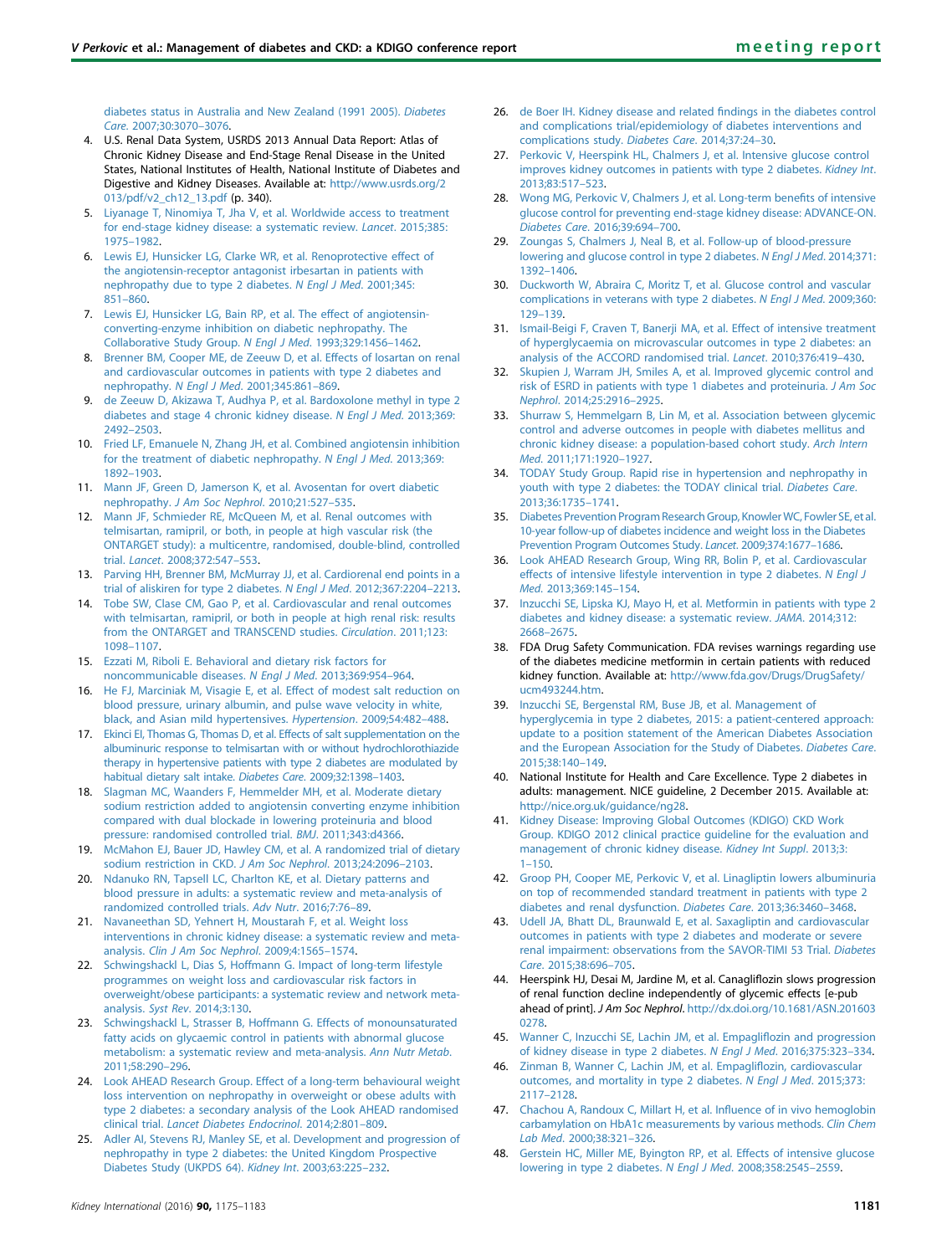- <span id="page-7-0"></span>49. [Zoungas S, Patel A, Chalmers J, et al. Severe hypoglycemia and risks of](http://refhub.elsevier.com/S0085-2538(16)30515-4/sref49) [vascular events and death.](http://refhub.elsevier.com/S0085-2538(16)30515-4/sref49) N Engl J Med. 2010;363:1410–1418.
- 50. [Kong AP, Yang X, Luk A, et al. Severe hypoglycemia identi](http://refhub.elsevier.com/S0085-2538(16)30515-4/sref50)fies [vulnerable patients with type 2 diabetes at risk for premature death](http://refhub.elsevier.com/S0085-2538(16)30515-4/sref50) [and all-site cancer: the Hong Kong diabetes registry.](http://refhub.elsevier.com/S0085-2538(16)30515-4/sref50) Diabetes Care. [2014;37:1024](http://refhub.elsevier.com/S0085-2538(16)30515-4/sref50)–1031.
- 51. [Marso SP, Daniels GH, Brown-Frandsen K, et al. Liraglutide and](http://refhub.elsevier.com/S0085-2538(16)30515-4/sref51) [cardiovascular outcomes in type 2 diabetes.](http://refhub.elsevier.com/S0085-2538(16)30515-4/sref51) N Engl J Med. 2016;375(4): [311](http://refhub.elsevier.com/S0085-2538(16)30515-4/sref51)–322.
- 52. [Yusuf S, Teo KK, Pogue J, et al. Telmisartan, ramipril, or both in patients](http://refhub.elsevier.com/S0085-2538(16)30515-4/sref52) [at high risk for vascular events.](http://refhub.elsevier.com/S0085-2538(16)30515-4/sref52) N Engl J Med. 2008;358:1547–1559.
- 53. [Palmer SC, Mavridis D, Navarese E, et al. Comparative ef](http://refhub.elsevier.com/S0085-2538(16)30515-4/sref53)ficacy and [safety of blood pressure-lowering agents in adults with diabetes and](http://refhub.elsevier.com/S0085-2538(16)30515-4/sref53) [kidney disease: a network meta-analysis.](http://refhub.elsevier.com/S0085-2538(16)30515-4/sref53) Lancet. 2015;385:2047–2056.
- 54. [Packham DK, Rasmussen HS, Singh B. New agents for hyperkalemia.](http://refhub.elsevier.com/S0085-2538(16)30515-4/sref54) N Engl J Med[. 2015;372:1571](http://refhub.elsevier.com/S0085-2538(16)30515-4/sref54)–1572.
- 55. [Pitt B, Zannad F, Remme WJ, et al. The effect of spironolactone on](http://refhub.elsevier.com/S0085-2538(16)30515-4/sref55) [morbidity and mortality in patients with severe heart failure.](http://refhub.elsevier.com/S0085-2538(16)30515-4/sref55) [Randomized Aldactone Evaluation Study Investigators.](http://refhub.elsevier.com/S0085-2538(16)30515-4/sref55) N Engl J Med. [1999;341:709](http://refhub.elsevier.com/S0085-2538(16)30515-4/sref55)–717.
- 56. [Bakris GL, Agarwal R, Chan JC, et al. Effect of](http://refhub.elsevier.com/S0085-2538(16)30515-4/sref56) finerenone on albuminuria [in patients with diabetic nephropathy: a randomized clinical trial.](http://refhub.elsevier.com/S0085-2538(16)30515-4/sref56) JAMA. [2015;314:884](http://refhub.elsevier.com/S0085-2538(16)30515-4/sref56)–894.
- 57. [Bolignano D, Palmer SC, Navaneethan SD, et al. Aldosterone](http://refhub.elsevier.com/S0085-2538(16)30515-4/sref57) [antagonists for preventing the progression of chronic kidney disease.](http://refhub.elsevier.com/S0085-2538(16)30515-4/sref57) [Cochrane Database Syst Rev](http://refhub.elsevier.com/S0085-2538(16)30515-4/sref57). 2014:CD007004.
- 58. [Haller H, Bertram A, Stahl K, et al. Finerenone: a new mineralocorticoid](http://refhub.elsevier.com/S0085-2538(16)30515-4/sref58) [receptor antagonist without hyperkalemia: an opportunity in patients](http://refhub.elsevier.com/S0085-2538(16)30515-4/sref58) with CKD? [Curr Hypertens Rep](http://refhub.elsevier.com/S0085-2538(16)30515-4/sref58). 2016;18:41.
- 59. [de Zeeuw D, Coll B, Andress D, et al. The endothelin antagonist](http://refhub.elsevier.com/S0085-2538(16)30515-4/sref59) [atrasentan lowers residual albuminuria in patients with type 2 diabetic](http://refhub.elsevier.com/S0085-2538(16)30515-4/sref59) nephropathy. [J Am Soc Nephrol](http://refhub.elsevier.com/S0085-2538(16)30515-4/sref59). 2014;25:1083–1093.
- 60. [Cherney DZ, Perkins BA, Soleymanlou N, et al. Renal hemodynamic](http://refhub.elsevier.com/S0085-2538(16)30515-4/sref60) [effect of sodium-glucose cotransporter 2 inhibition in patients with](http://refhub.elsevier.com/S0085-2538(16)30515-4/sref60) [type 1 diabetes mellitus.](http://refhub.elsevier.com/S0085-2538(16)30515-4/sref60) Circulation. 2014;129:587–597.
- 61. [Tonelli M, Muntner P, Lloyd A, et al. Risk of coronary events in people](http://refhub.elsevier.com/S0085-2538(16)30515-4/sref61) [with chronic kidney disease compared with those with diabetes: a](http://refhub.elsevier.com/S0085-2538(16)30515-4/sref61) [population-level cohort study.](http://refhub.elsevier.com/S0085-2538(16)30515-4/sref61) Lancet. 2012;380:807–814.
- 62. [de Boer IH, Katz R, Cao JJ, et al. Cystatin C, albuminuria, and mortality](http://refhub.elsevier.com/S0085-2538(16)30515-4/sref62) [among older adults with diabetes.](http://refhub.elsevier.com/S0085-2538(16)30515-4/sref62) Diabetes Care. 2009;32:1833–1838.
- 63. [Ninomiya T, Perkovic V, de Galan BE, et al. Albuminuria and kidney](http://refhub.elsevier.com/S0085-2538(16)30515-4/sref63) [function independently predict cardiovascular and renal outcomes in](http://refhub.elsevier.com/S0085-2538(16)30515-4/sref63) diabetes. [J Am Soc Nephrol](http://refhub.elsevier.com/S0085-2538(16)30515-4/sref63). 2009;20:1813–1821.
- 64. [Fox CS, Matsushita K, Woodward M, et al. Associations of kidney](http://refhub.elsevier.com/S0085-2538(16)30515-4/sref64) [disease measures with mortality and end-stage renal disease in](http://refhub.elsevier.com/S0085-2538(16)30515-4/sref64) [individuals with and without diabetes: a meta-analysis.](http://refhub.elsevier.com/S0085-2538(16)30515-4/sref64) Lancet. [2012;380:1662](http://refhub.elsevier.com/S0085-2538(16)30515-4/sref64)–1673.
- 65. [Rigatto C, Levin A, House AA, et al. Atheroma progression in chronic](http://refhub.elsevier.com/S0085-2538(16)30515-4/sref65) kidney disease. [Clin J Am Soc Nephrol](http://refhub.elsevier.com/S0085-2538(16)30515-4/sref65). 2009;4:291–298.
- 66. [Wheeler DC, Becker GJ, Summary of KDIGO guideline. What do we](http://refhub.elsevier.com/S0085-2538(16)30515-4/sref66) [really know about management of blood pressure in patients with](http://refhub.elsevier.com/S0085-2538(16)30515-4/sref66) [chronic kidney disease?](http://refhub.elsevier.com/S0085-2538(16)30515-4/sref66) Kidney Int. 2013;83:377–383.
- 67. [Wanner C, Tonelli M. KDIGO Clinical practice guideline for lipid](http://refhub.elsevier.com/S0085-2538(16)30515-4/sref67) [management in CKD: summary of recommendation statements and](http://refhub.elsevier.com/S0085-2538(16)30515-4/sref67) [clinical approach to the patient.](http://refhub.elsevier.com/S0085-2538(16)30515-4/sref67) Kidney Int. 2014;85:1303–1309.
- 68. [Agarwal R. What are the consequences of volume expansion in chronic](http://refhub.elsevier.com/S0085-2538(16)30515-4/sref68) [dialysis patients?: Hypertension as a manifestation of volume overload](http://refhub.elsevier.com/S0085-2538(16)30515-4/sref68) [in hemodialysis patients.](http://refhub.elsevier.com/S0085-2538(16)30515-4/sref68) Semin Dial. 2015;28:231–232.
- 69. [Lambers Heerspink HJ, de Zeeuw D, Wie L, et al. Dapagli](http://refhub.elsevier.com/S0085-2538(16)30515-4/sref69)flozin a [glucose-regulating drug with diuretic properties in subjects with type 2](http://refhub.elsevier.com/S0085-2538(16)30515-4/sref69) diabetes. [Diabetes Obes Metab](http://refhub.elsevier.com/S0085-2538(16)30515-4/sref69). 2013;15:853–862.
- 70. [Fitchett D, Zinman B, Wanner C, et al. Heart failure outcomes with](http://refhub.elsevier.com/S0085-2538(16)30515-4/sref70) empaglifl[ozin in patients with type 2 diabetes at high cardiovascular](http://refhub.elsevier.com/S0085-2538(16)30515-4/sref70) [risk: results of the EMPA-REG OUTCOME\(R\) trial.](http://refhub.elsevier.com/S0085-2538(16)30515-4/sref70) Eur Heart J. 2016;37: 1526–[1534](http://refhub.elsevier.com/S0085-2538(16)30515-4/sref70).
- 71. [Baigent C, Landray MJ, Reith C, et al. The effects of lowering LDL](http://refhub.elsevier.com/S0085-2538(16)30515-4/sref71) [cholesterol with simvastatin plus ezetimibe in patients with chronic](http://refhub.elsevier.com/S0085-2538(16)30515-4/sref71) [kidney disease \(Study of Heart and Renal Protection\): a randomised](http://refhub.elsevier.com/S0085-2538(16)30515-4/sref71) [placebo-controlled trial.](http://refhub.elsevier.com/S0085-2538(16)30515-4/sref71) Lancet. 2011;377:2181–2192.
- 72. [Attman PO, Samuelsson O, Alaupovic P. The effect of decreasing renal](http://refhub.elsevier.com/S0085-2538(16)30515-4/sref72) [function on lipoprotein pro](http://refhub.elsevier.com/S0085-2538(16)30515-4/sref72)files. Nephrol Dial Transplant. 2011;26: 2572–[2575](http://refhub.elsevier.com/S0085-2538(16)30515-4/sref72).
- 73. [Hansson L, Zanchetti A, Carruthers SG, et al. Effects of intensive blood](http://refhub.elsevier.com/S0085-2538(16)30515-4/sref73)[pressure lowering and low-dose aspirin in patients with hypertension:](http://refhub.elsevier.com/S0085-2538(16)30515-4/sref73)

[principal results of the Hypertension Optimal Treatment \(HOT\)](http://refhub.elsevier.com/S0085-2538(16)30515-4/sref73) [randomised trial. HOT Study Group.](http://refhub.elsevier.com/S0085-2538(16)30515-4/sref73) Lancet. 1998;351:1755–1762.

- 74. [Montalescot G, Silvain J. Ticagrelor in the renal dysfunction subgroup:](http://refhub.elsevier.com/S0085-2538(16)30515-4/sref74) [subjugated or substantiated?](http://refhub.elsevier.com/S0085-2538(16)30515-4/sref74) Circulation. 2010;122:1049–1052.
- 75. [James S, Budaj A, Aylward P, et al. Ticagrelor versus clopidogrel in acute](http://refhub.elsevier.com/S0085-2538(16)30515-4/sref75) [coronary syndromes in relation to renal function: results from the](http://refhub.elsevier.com/S0085-2538(16)30515-4/sref75) [Platelet Inhibition and Patient Outcomes \(PLATO\) trial.](http://refhub.elsevier.com/S0085-2538(16)30515-4/sref75) Circulation. [2010;122:1056](http://refhub.elsevier.com/S0085-2538(16)30515-4/sref75)–1067.
- 76. [Kulkarni N, Gukathasan N, Sartori S, Baber U. Chronic kidney disease](http://refhub.elsevier.com/S0085-2538(16)30515-4/sref76) and atrial fi[brillation: A contemporary overview.](http://refhub.elsevier.com/S0085-2538(16)30515-4/sref76) J Atrial Fibrillation. [2012;5:62](http://refhub.elsevier.com/S0085-2538(16)30515-4/sref76)–70.
- 77. [Jun M, James MT, Manns BJ, et al. The association between kidney](http://refhub.elsevier.com/S0085-2538(16)30515-4/sref77) [function and major bleeding in older adults with atrial](http://refhub.elsevier.com/S0085-2538(16)30515-4/sref77) fibrillation [starting warfarin treatment: population based observational study.](http://refhub.elsevier.com/S0085-2538(16)30515-4/sref77) BMJ. [2015;350:h246.](http://refhub.elsevier.com/S0085-2538(16)30515-4/sref77)
- 78. [de Zeeuw D, Heerspink HJ. Unmet need in diabetic nephropathy: failed](http://refhub.elsevier.com/S0085-2538(16)30515-4/sref78) drugs or trials? [Lancet Diabetes Endocrinol](http://refhub.elsevier.com/S0085-2538(16)30515-4/sref78). 2016;4:638–640.
- 79. [Martini S, Nair V, Keller BJ, et al. Integrative biology identi](http://refhub.elsevier.com/S0085-2538(16)30515-4/sref79)fies [shared transcriptional networks in CKD.](http://refhub.elsevier.com/S0085-2538(16)30515-4/sref79) J Am Soc Nephrol. 2014;25: 2559–[2572.](http://refhub.elsevier.com/S0085-2538(16)30515-4/sref79)
- 80. [Perkins BA, Ficociello LH, Silva KH, et al. Regression of microalbuminuria](http://refhub.elsevier.com/S0085-2538(16)30515-4/sref80) [in type 1 diabetes.](http://refhub.elsevier.com/S0085-2538(16)30515-4/sref80) N Engl J Med. 2003;348:2285–2293.
- 81. [Araki S, Haneda M, Sugimoto T, et al. Factors associated with frequent](http://refhub.elsevier.com/S0085-2538(16)30515-4/sref81) [remission of microalbuminuria in patients with type 2 diabetes.](http://refhub.elsevier.com/S0085-2538(16)30515-4/sref81) Diabetes[. 2005;54:2983](http://refhub.elsevier.com/S0085-2538(16)30515-4/sref81)–2987.
- 82. [Fioretto P, Mauer M, Brocco E, et al. Patterns of renal injury in NIDDM](http://refhub.elsevier.com/S0085-2538(16)30515-4/sref82) [patients with microalbuminuria.](http://refhub.elsevier.com/S0085-2538(16)30515-4/sref82) Diabetologia. 1996;39:1569–1576.
- 83. [Nosadini R, Velussi M, Brocco E, et al. Course of renal function in type 2](http://refhub.elsevier.com/S0085-2538(16)30515-4/sref83) [diabetic patients with abnormalities of albumin excretion rate.](http://refhub.elsevier.com/S0085-2538(16)30515-4/sref83) Diabetes. [2000;49:476](http://refhub.elsevier.com/S0085-2538(16)30515-4/sref83)–484.
- 84. [Caramori ML, Fioretto P, Mauer M. Low glomerular](http://refhub.elsevier.com/S0085-2538(16)30515-4/sref84) filtration rate in [normoalbuminuric type 1 diabetic patients: an indicator of more](http://refhub.elsevier.com/S0085-2538(16)30515-4/sref84) [advanced glomerular lesions.](http://refhub.elsevier.com/S0085-2538(16)30515-4/sref84) Diabetes. 2003;52:1036–1040.
- 85. Agarwal R, Duffi[n KL, Laska DA, et al. A prospective study of multiple](http://refhub.elsevier.com/S0085-2538(16)30515-4/sref85) [protein biomarkers to predict progression in diabetic chronic kidney](http://refhub.elsevier.com/S0085-2538(16)30515-4/sref85) disease. [Nephrol Dial Transplant](http://refhub.elsevier.com/S0085-2538(16)30515-4/sref85). 2014;29:2293–2302.
- 86. [Pavkov ME, Bennett PH, Knowler WC, et al. Effect of youth-onset type](http://refhub.elsevier.com/S0085-2538(16)30515-4/sref86) [2 diabetes mellitus on incidence of end-stage renal disease and](http://refhub.elsevier.com/S0085-2538(16)30515-4/sref86) [mortality in young and middle-aged Pima Indians.](http://refhub.elsevier.com/S0085-2538(16)30515-4/sref86) JAMA. 2006;296: [421](http://refhub.elsevier.com/S0085-2538(16)30515-4/sref86)–426.
- 87. [Yokoyama H, Okudaira M, Otani T, et al. Higher incidence of diabetic](http://refhub.elsevier.com/S0085-2538(16)30515-4/sref87) [nephropathy in type 2 than in type 1 diabetes in early-onset diabetes in](http://refhub.elsevier.com/S0085-2538(16)30515-4/sref87) Japan. Kidney Int[. 2000;58:302](http://refhub.elsevier.com/S0085-2538(16)30515-4/sref87)–311.
- 88. [Dart AB, Sellers EA, Martens PJ, et al. High burden of kidney disease in](http://refhub.elsevier.com/S0085-2538(16)30515-4/sref88) [youth-onset type 2 diabetes.](http://refhub.elsevier.com/S0085-2538(16)30515-4/sref88) Diabetes Care. 2012;35:1265–1271.
- 89. [TODAY Study Group, Zeitler P, Epstein L, et al. Treatment options for](http://refhub.elsevier.com/S0085-2538(16)30515-4/sref89) [type 2 diabetes in adolescents and youth: a study of the comparative](http://refhub.elsevier.com/S0085-2538(16)30515-4/sref89) effi[cacy of metformin alone or in combination with rosiglitazone or](http://refhub.elsevier.com/S0085-2538(16)30515-4/sref89) [lifestyle intervention in adolescents with type 2 diabetes.](http://refhub.elsevier.com/S0085-2538(16)30515-4/sref89) Pediatr Diabetes[. 2007;8:74](http://refhub.elsevier.com/S0085-2538(16)30515-4/sref89)–87.
- 90. [TODAY Study Group. Effects of metformin, metformin plus](http://refhub.elsevier.com/S0085-2538(16)30515-4/sref90) [rosiglitazone, and metformin plus lifestyle on insulin sensitivity and](http://refhub.elsevier.com/S0085-2538(16)30515-4/sref90) [beta-cell function in TODAY.](http://refhub.elsevier.com/S0085-2538(16)30515-4/sref90) Diabetes Care. 2013;36:1749–1757.
- 91. [TODAY Study Group. Lipid and in](http://refhub.elsevier.com/S0085-2538(16)30515-4/sref91)flammatory cardiovascular risk [worsens over 3 years in youth with type 2 diabetes: the TODAY clinical](http://refhub.elsevier.com/S0085-2538(16)30515-4/sref91) trial. Diabetes Care[. 2013;36:1758](http://refhub.elsevier.com/S0085-2538(16)30515-4/sref91)–1764.
- 92. [Steinke JM, Sinaiko AR, Kramer MS, et al. The early natural history of](http://refhub.elsevier.com/S0085-2538(16)30515-4/sref92) [nephropathy in Type 1 Diabetes: III. Predictors of 5-year urinary albumin](http://refhub.elsevier.com/S0085-2538(16)30515-4/sref92) [excretion rate patterns in initially normoalbuminuric patients.](http://refhub.elsevier.com/S0085-2538(16)30515-4/sref92) Diabetes. [2005;54:2164](http://refhub.elsevier.com/S0085-2538(16)30515-4/sref92)–2171.
- 93. [Perrin NE, Torbjornsdotter T, Jaremko GA, et al. Risk markers of future](http://refhub.elsevier.com/S0085-2538(16)30515-4/sref93) [microalbuminuria and hypertension based on clinical and](http://refhub.elsevier.com/S0085-2538(16)30515-4/sref93) [morphological parameters in young type 1 diabetes patients.](http://refhub.elsevier.com/S0085-2538(16)30515-4/sref93) Pediatr Diabetes[. 2010;11:305](http://refhub.elsevier.com/S0085-2538(16)30515-4/sref93)–313.
- 94. [Caramori ML, Parks A, Mauer M. Renal lesions predict progression of](http://refhub.elsevier.com/S0085-2538(16)30515-4/sref94) [diabetic nephropathy in type 1 diabetes.](http://refhub.elsevier.com/S0085-2538(16)30515-4/sref94) J Am Soc Nephrol. 2013;24: 1175–[1181.](http://refhub.elsevier.com/S0085-2538(16)30515-4/sref94)
- 95. [Osterby R, Gall MA, Schmitz A, et al. Glomerular structure and function](http://refhub.elsevier.com/S0085-2538(16)30515-4/sref95) [in proteinuric type 2 \(non-insulin-dependent\) diabetic patients.](http://refhub.elsevier.com/S0085-2538(16)30515-4/sref95) Diabetologia[. 1993;36:1064](http://refhub.elsevier.com/S0085-2538(16)30515-4/sref95)–1070.
- 96. [Moriya T, Suzuki Y, Inomata S, et al. Renal histological heterogeneity](http://refhub.elsevier.com/S0085-2538(16)30515-4/sref96) [and functional progress in normoalbuminuric and microalbuminuric](http://refhub.elsevier.com/S0085-2538(16)30515-4/sref96) [Japanese patients with type 2 diabetes.](http://refhub.elsevier.com/S0085-2538(16)30515-4/sref96) BMJ Open Diabetes Res Care. [2014;2:e000029](http://refhub.elsevier.com/S0085-2538(16)30515-4/sref96).